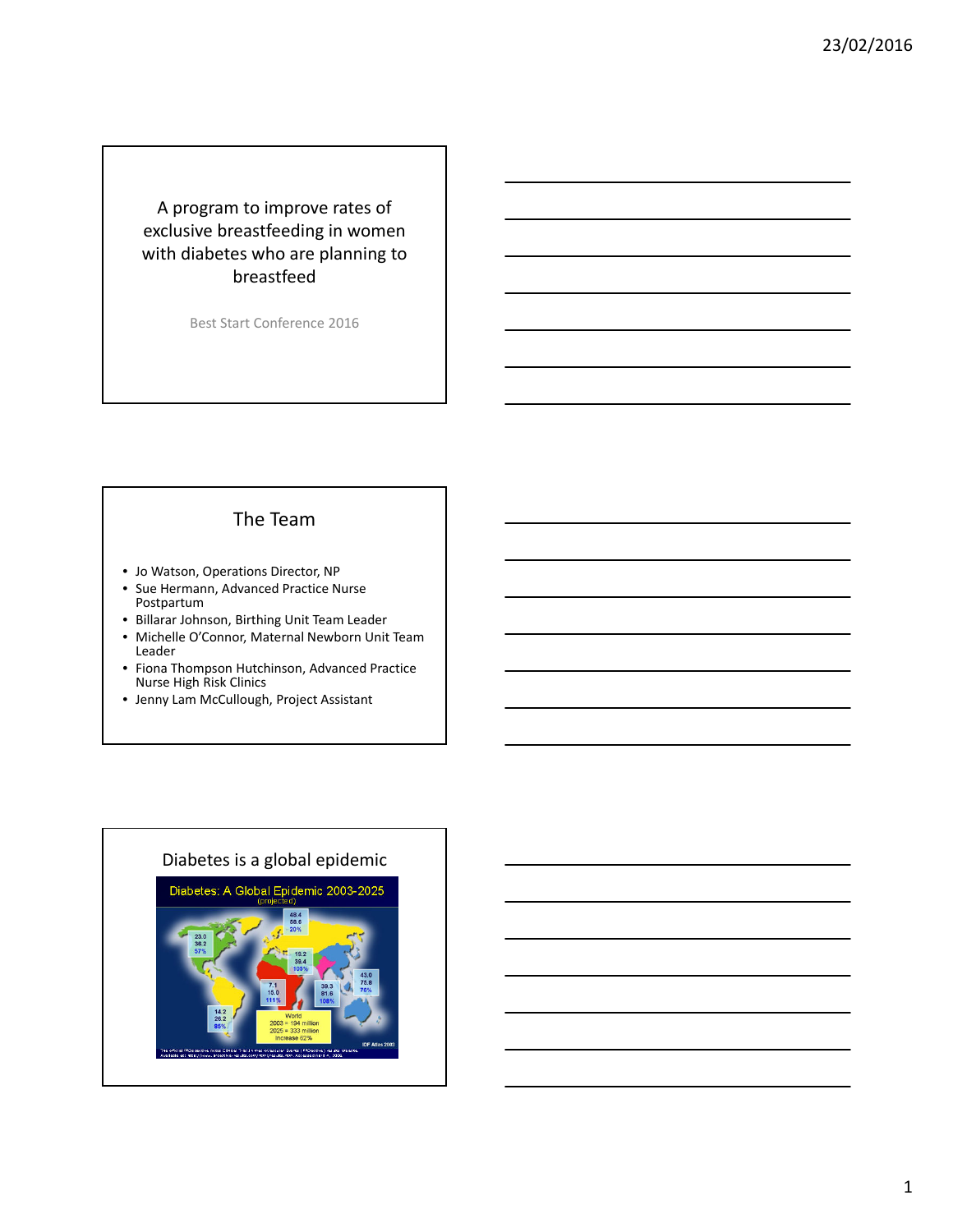#### Diabetes Related Benefits for Mothers

- Breastfeeding is associated with lower incidence of metabolic syndrome (Gunderson, et al., 2010)
- Breastfeeding duration is associated with improved insulin and glucose response in women with a history of GDM (Chouinard‐Castonguay et al., 2013; <sup>O</sup>'Reilly et al., 2012)
- Increased duration of breastfeeding can reduce the risk of developing T2DM (Liu et al., 2010; Gunderson, et al, 2007; Stuebe et al., 2005)

February 23, 2016

February 23, 2016

February 23, 2016

#### Diabetes Related Benefits for Infants

- Breastfeeding is protective against childhood obesity (Feig et al., 2011)
- Exclusive breastfeeding and increased duration are protective against T1DM

(Sadauskaite‐Kuehne et al., 2004; Alves et al., 2011)

#### Our Problem

**Women with diabetes have lower rates of exclusive breastfeeding**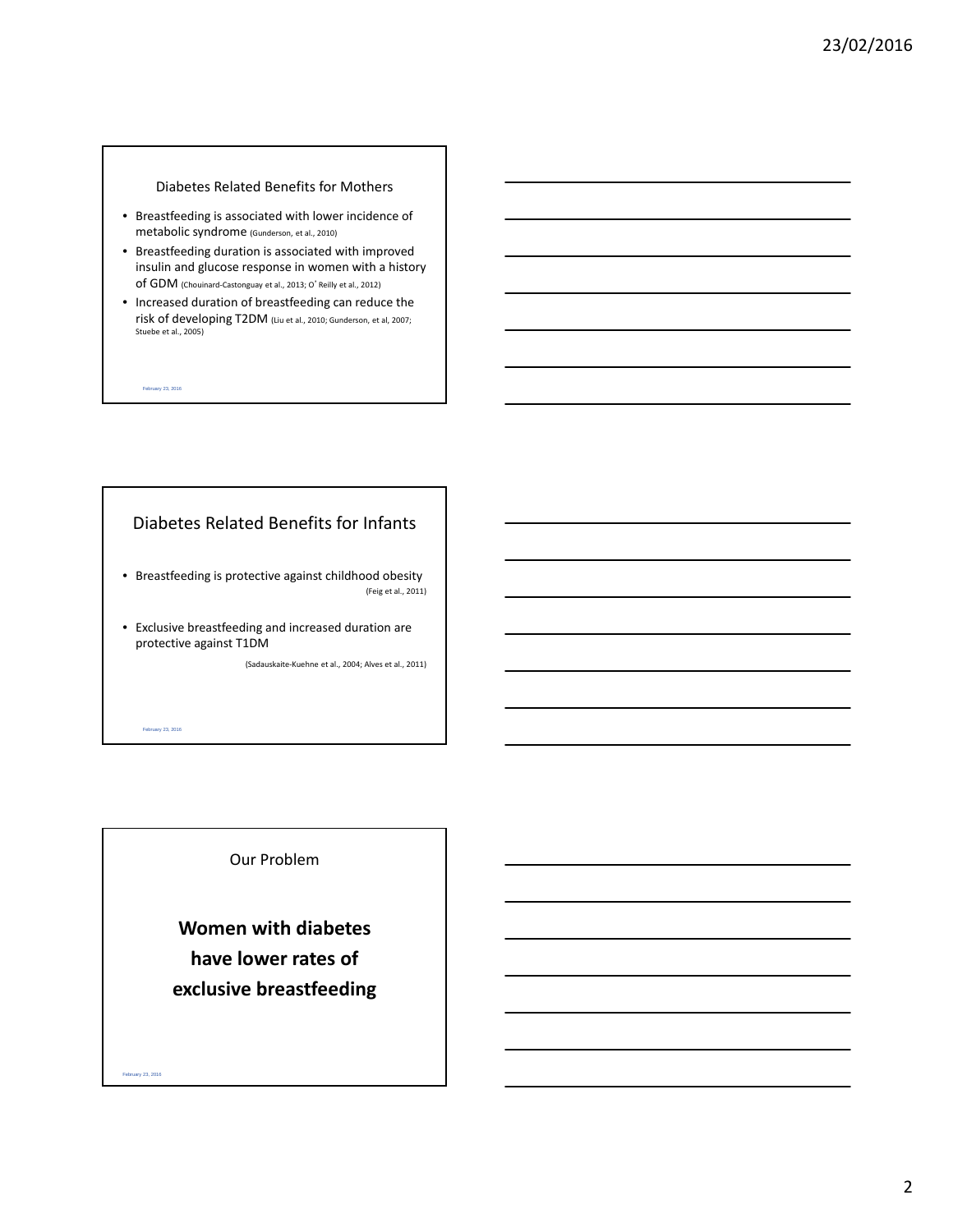| <b>Exclusive Breastfeeding Rates at</b><br>Discharge (2011-2013) |  |  |
|------------------------------------------------------------------|--|--|
| <b>Breastfeeding Rate</b><br>75%                                 |  |  |
| <b>Gestational Diabetes</b><br>49%                               |  |  |

### Our Goal

Increase rates of exclusive breastfeeding for women with gestational diabetes who give birth at Sunnybrook in 2015 [birth to hospital discharge] from 49% to 60%

# Objectives

*For women with diabetes who are pregnant*

- *100% will receive antenatal education in their second trimester about breastfeeding and diabetes*
- *95% of women who are planning to breastfeed will be offered an antenatal consultation with an LC in the Breastfeeding Clinic*
- *75% will attend the Breastfeeding Clinic antenatal consultation in their third trimester*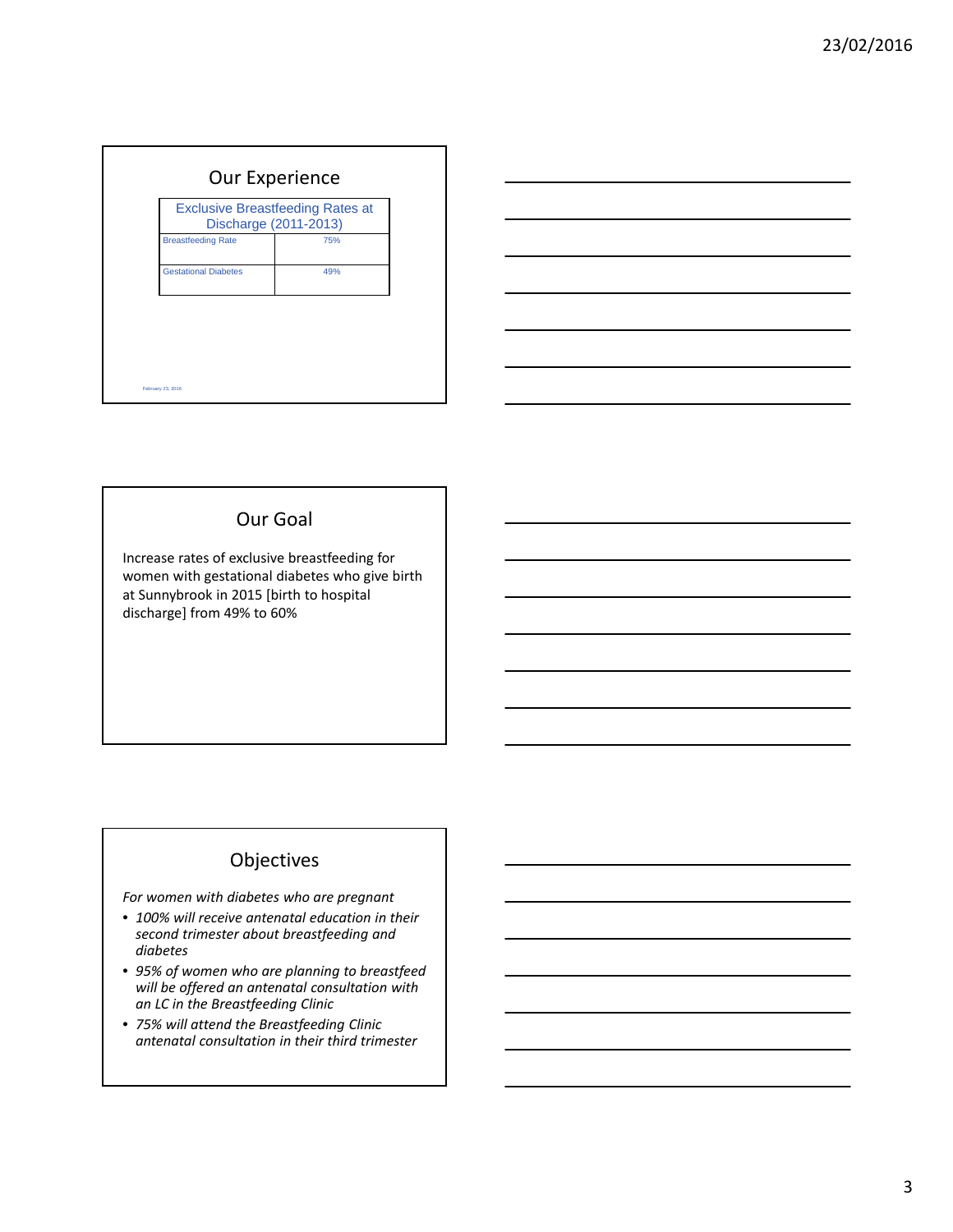# Objectives

• *85% of women who participate in this program will have an early LC visit, LC discharge visit and early follow‐up phone call for ongoing assessment and support*

### Objectives

- *85% of obstetrical Nursing staff will complete the on‐line Diabetes and Breastfeeding learning module before Sept 2015*
- *Staff report increased knowledge regarding diabetes and breastfeeding as measured by pre and post‐tests*

## Objectives

• *Additional patient focused resources will be developed for staff and families*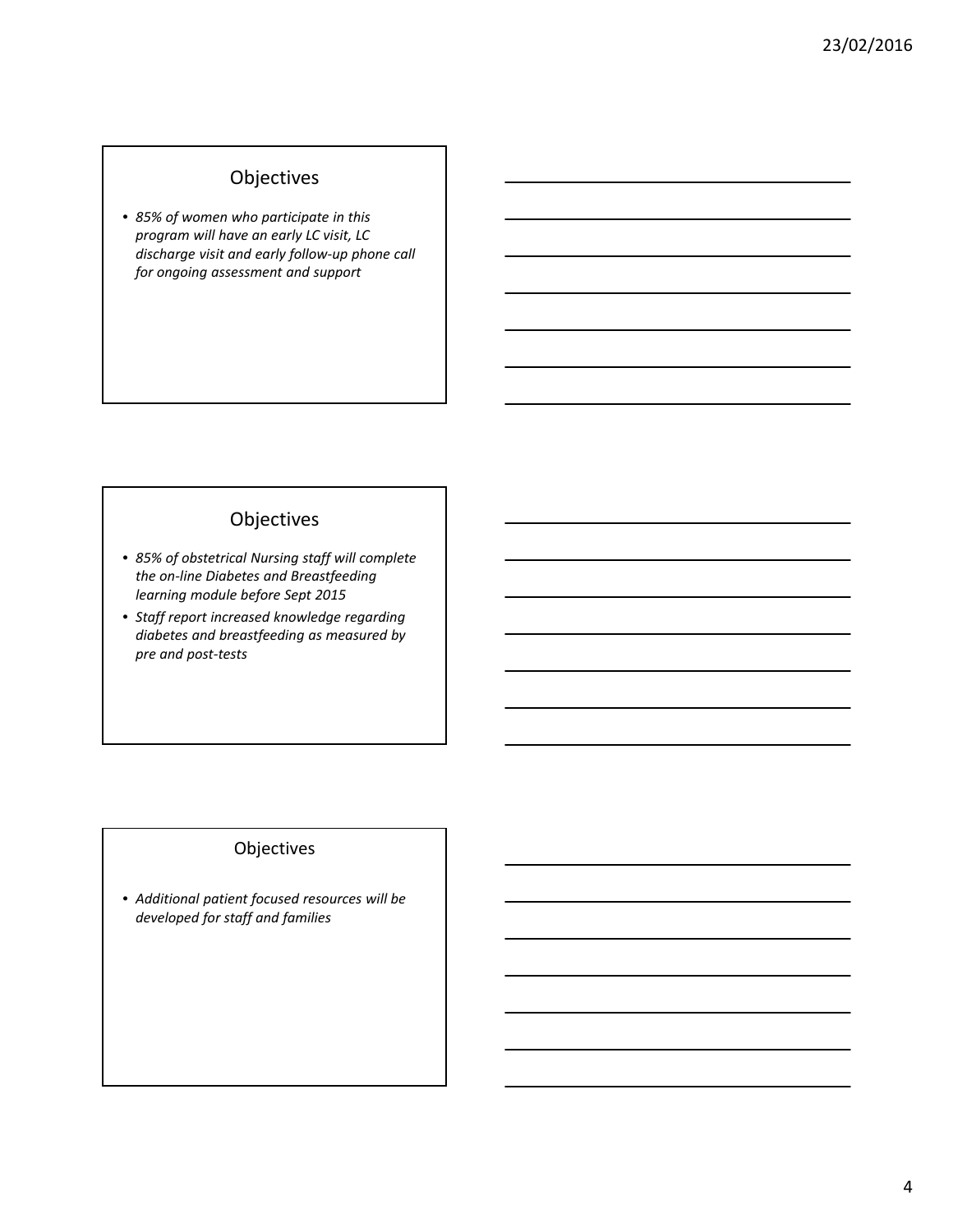# Objectives

- *% of diabetic women initiating breastfeeding*
- *% of diabetic women exclusively breastfeeding at discharge*

|   | The Plan                                               |                                       |  |
|---|--------------------------------------------------------|---------------------------------------|--|
|   | <b>ACTIVITIES</b>                                      | <b>PARTICIPATION</b>                  |  |
| ٠ | Educate antenatal clinic staff to refer                | Clinic NPs                            |  |
|   | women                                                  | <b>APNs</b>                           |  |
|   | Develop content for Diabetes class                     | Staff nurses                          |  |
|   | Educate LCs to conduct visits                          | <b>Breastfeeding Clinic Lactation</b> |  |
| ٠ | Educate all staff and evaluate education               | Consultants                           |  |
|   | strategies                                             | Women and their families              |  |
| ٠ | Identify and refer women who are<br>pregnant, diabetic |                                       |  |
| ٠ | Develop a standard of care and other<br>resources      |                                       |  |
| ٠ | Conduct antenatal & postnatal visits                   |                                       |  |
|   |                                                        |                                       |  |

|                                                                                                                                                                                                                               |  | <u> 1989 - Johann Barn, mars ann an t-Amhain ann an t-Amhain ann an t-Amhain ann an t-Amhain ann an t-Amhain ann a</u> |
|-------------------------------------------------------------------------------------------------------------------------------------------------------------------------------------------------------------------------------|--|------------------------------------------------------------------------------------------------------------------------|
|                                                                                                                                                                                                                               |  | <u> 1989 - Johann Stein, mars an deus Amerikaansk kommunister (* 1958)</u>                                             |
|                                                                                                                                                                                                                               |  | <u> 1989 - Andrea Barbara, Amerikaansk politiker (d. 1989)</u>                                                         |
|                                                                                                                                                                                                                               |  | <u> 1989 - Andrea Stadt Britain, amerikansk politik (* 1958)</u>                                                       |
|                                                                                                                                                                                                                               |  | $\overline{\phantom{a}}$                                                                                               |
| the control of the control of the control of the control of the control of the control of the control of the control of the control of the control of the control of the control of the control of the control of the control |  |                                                                                                                        |
|                                                                                                                                                                                                                               |  |                                                                                                                        |

## Project Strategies

**For Women**

in diabetes class

#### **For Staff**

- education sessions Brief breastfeeding education and pretest
- Completion of e‐learning module
- Ongoing informal education and support
- Offer of one‐on‐one antenatal and postnatal consult with an LC • Early, frequent LC support
	- during hospitalization and postpartum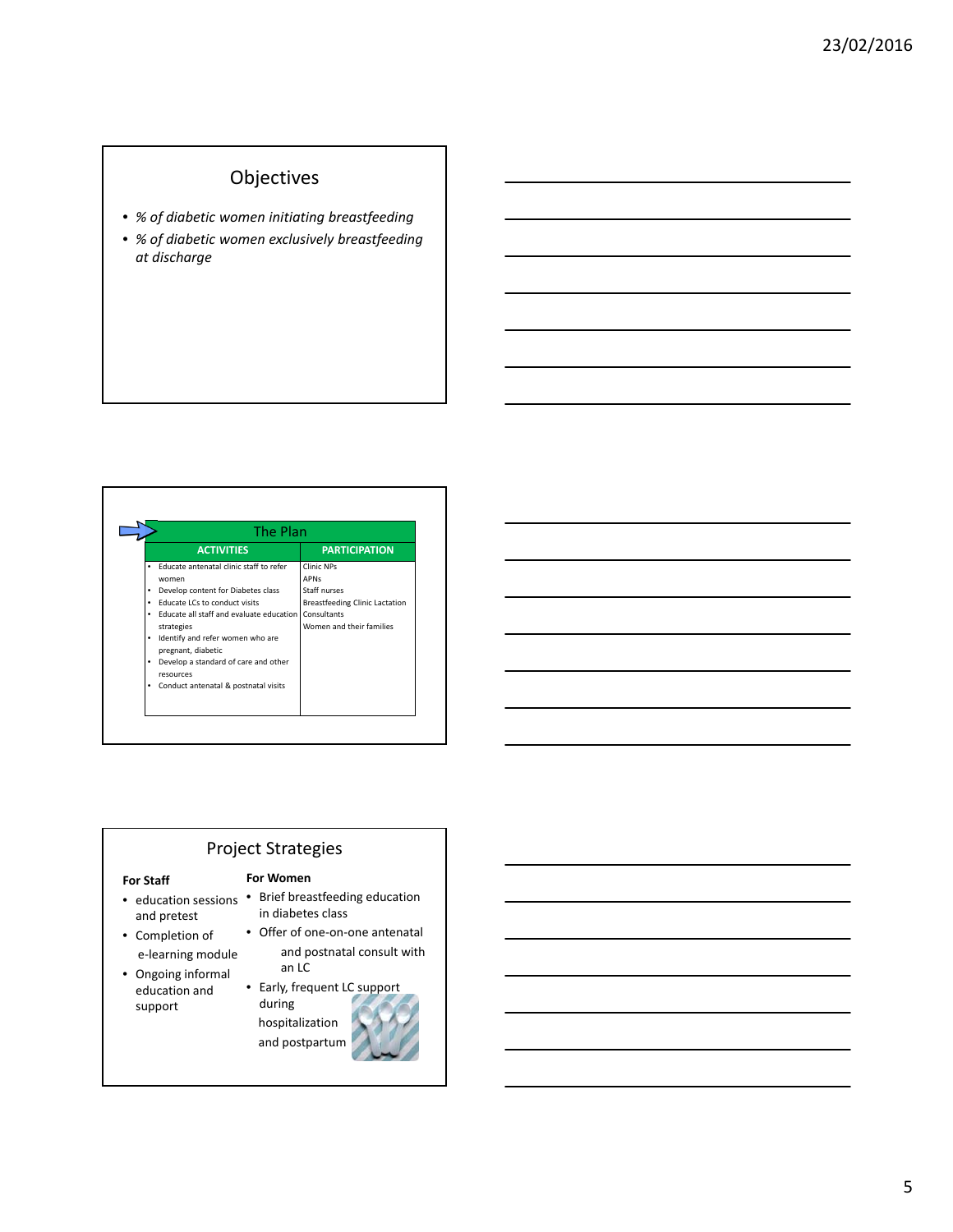# Program Elements for Women

Antenatal Intrapartum info in diabetes class

- Offer of LC consult one‐on‐one LC visit
- Intrapartum hand expression
- Notation in electronic record‐notify clinic

Postnatal

- RN notifies clinic re birth
- Early LC visit in mother's room
- Daily LC visits
- Discharge visit and phone /clinic fu







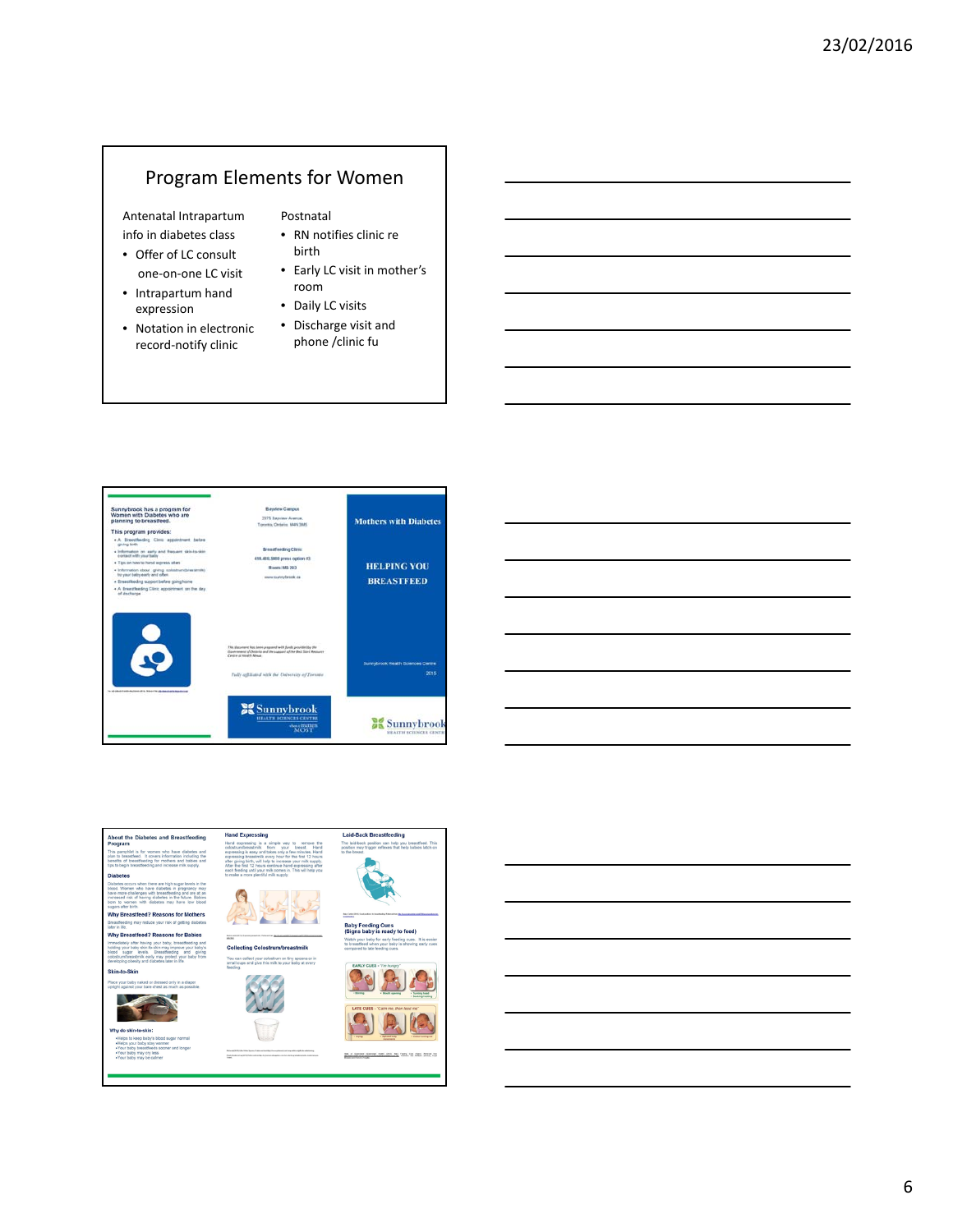







*85% of obstetrical Nursing staff will complete the on‐line Diabetes and Breastfeeding learning module before Sept 2015*

*86% completed by Feb 1, 2016*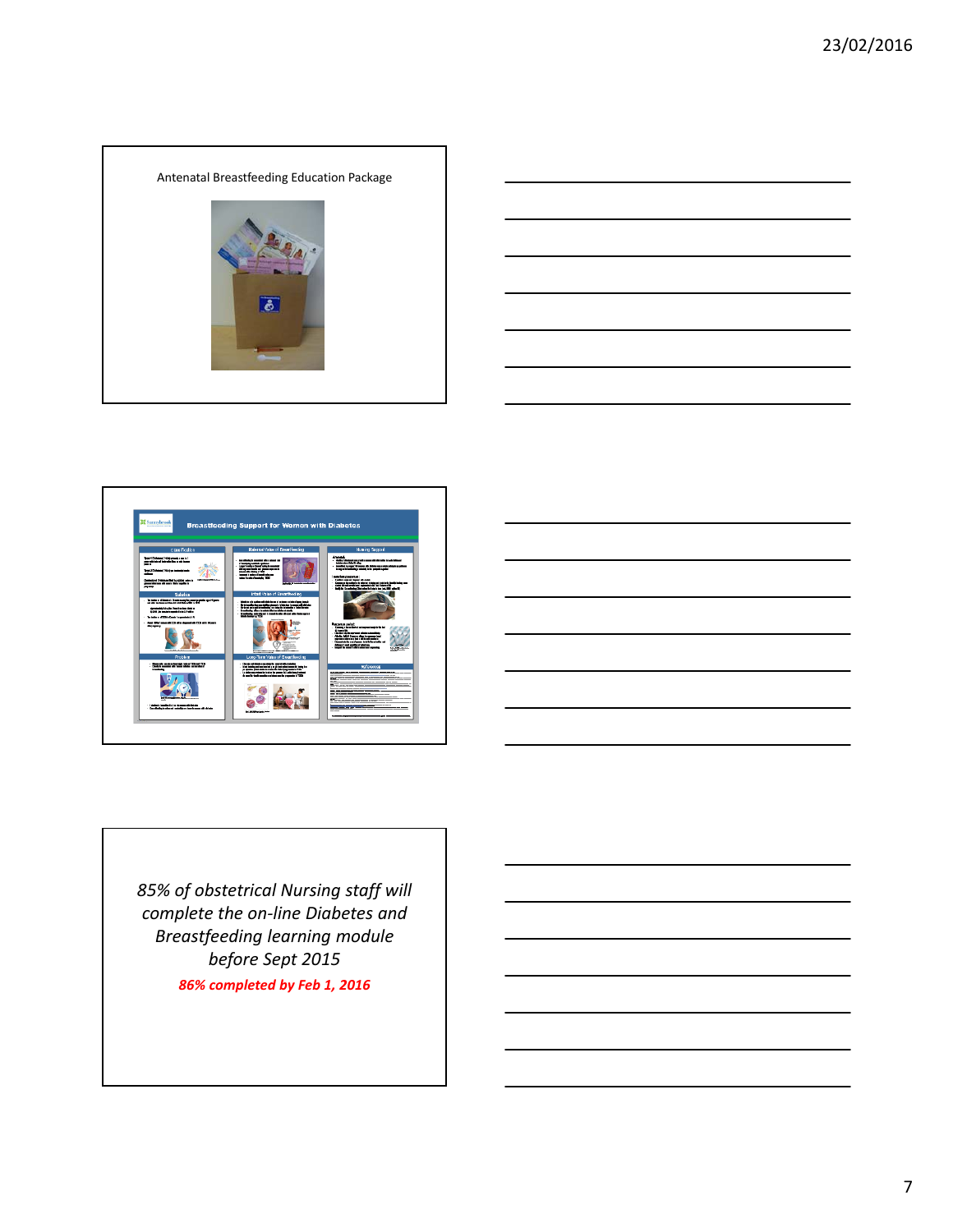*Staff report increased knowledge regarding diabetes and breastfeeding as measured by pre and post‐tests Pretest mean score 70% Post test mean score 92%*

*100% of pregnant women with diabetes will receive antenatal education in their second trimester about breastfeeding and diabetes*

*100%*

*95% of women who are planning to breastfeed will be offered an antenatal consultation with an LC in the Breastfeeding Clinic*

*100%*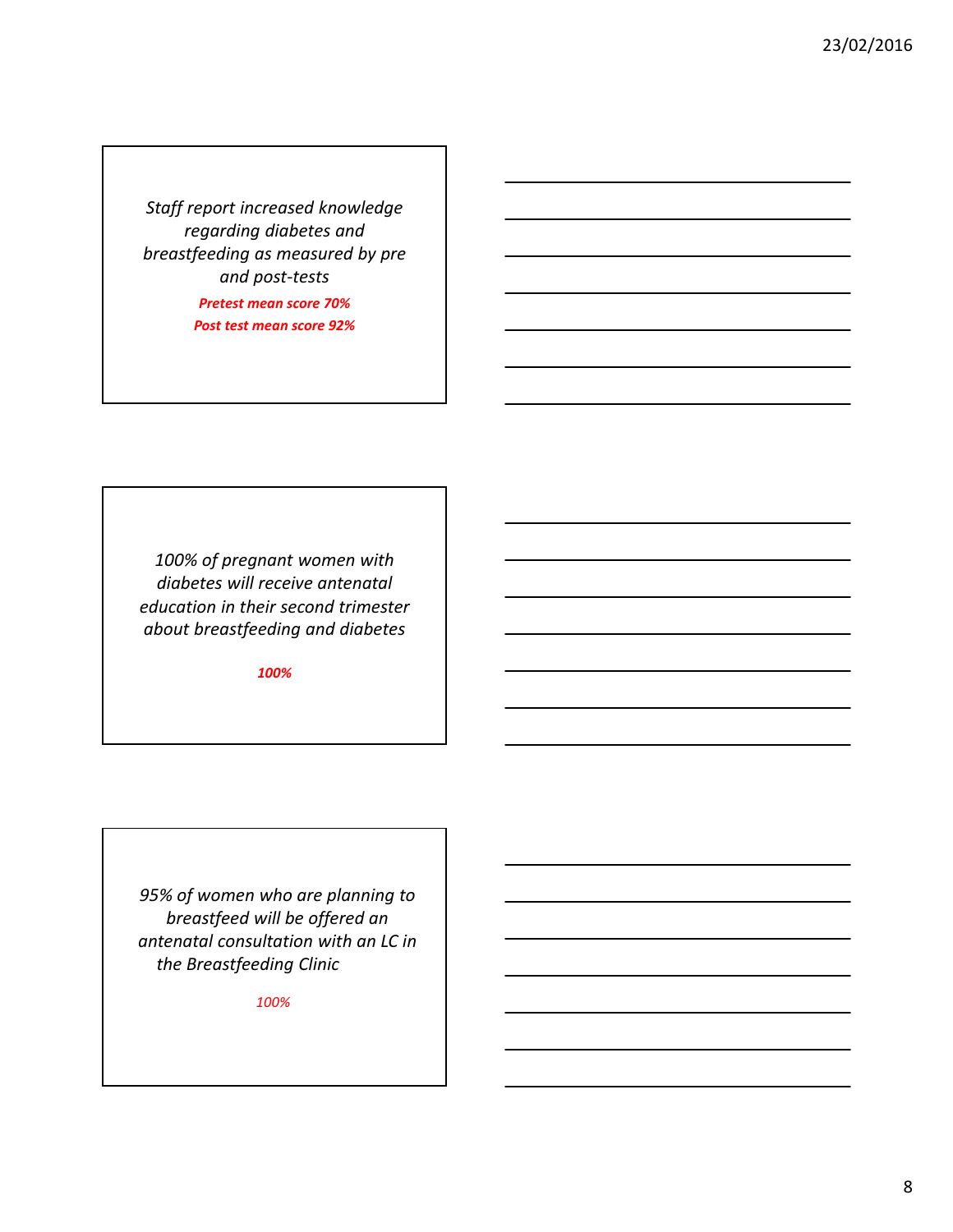## *75% of women will attend the Breastfeeding Clinic antenatal consultation in their third trimester*

*<sup>154</sup> (81%) of women planning to breastfeed agreed to an antenatal visit 86 (56%) women who agreed to a visit actually booked a visit 32 (21%) women attended an antenatal visit*

• *98 % of diabetic women initiated breastfeeding*

• *63 % of diabetic women were exclusively breastfeeding at discharge*

|                             | <b>Exclusive Breastfeeding Rates at</b><br>Discharge (2011-2013) 36 months |
|-----------------------------|----------------------------------------------------------------------------|
| <b>Breastfeeding Rate</b>   | 75%                                                                        |
| <b>Gestational Diabetes</b> | 49%                                                                        |
|                             | <b>Exclusive Breastfeeding Rates at</b><br>Discharge (2015) 11 months      |
| <b>Breastfeeding Rate</b>   | 81%                                                                        |
|                             |                                                                            |